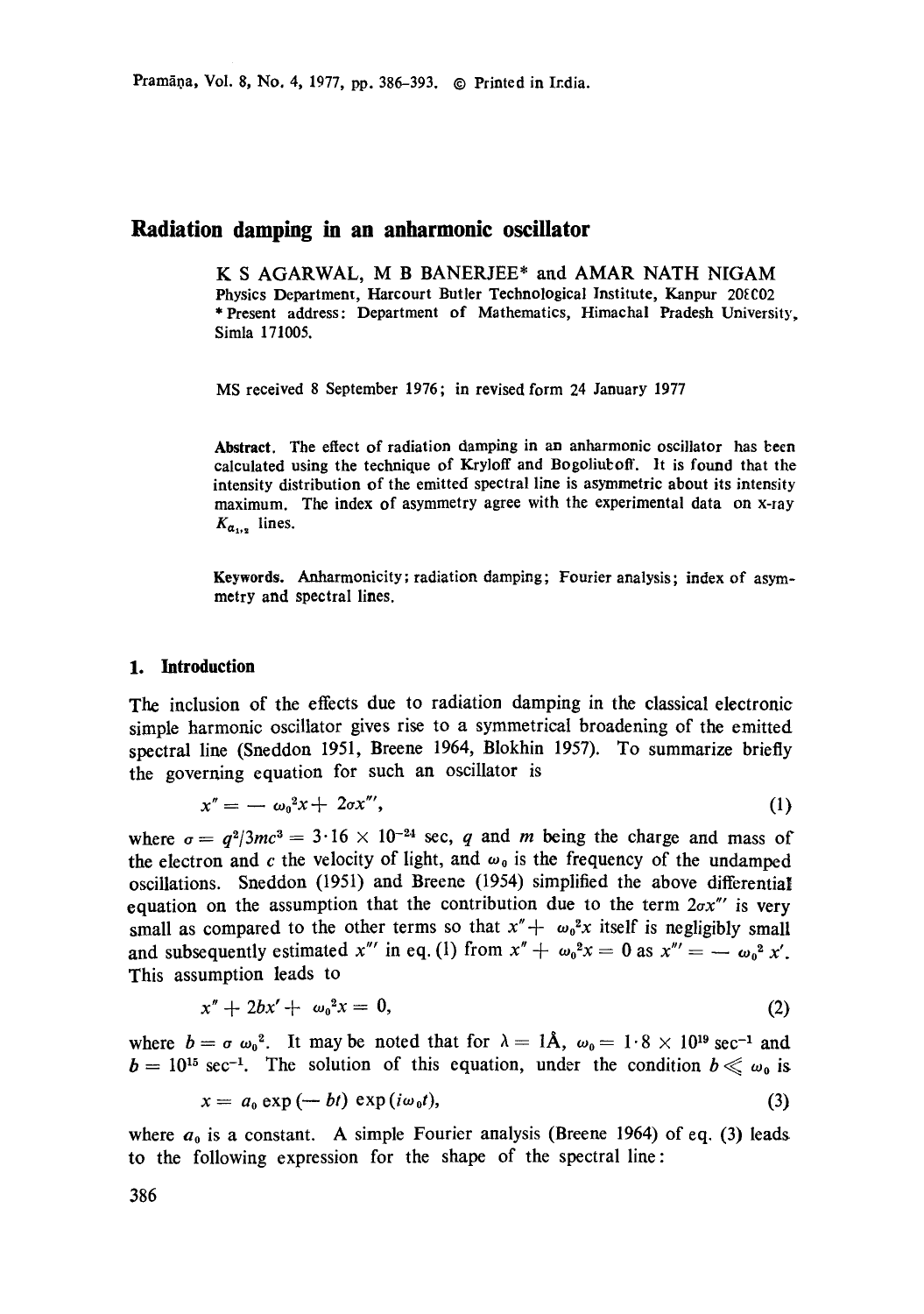$$
I = \frac{I_m}{1 + \left(\frac{\omega - \omega_0}{b}\right)^2} \quad , \tag{4a}
$$

where

$$
I_{\mathbf{m}} = \frac{q^2 \omega_0^4 a_0^2}{6 \pi^2 c^3 b^2} = \frac{3m^2 c^3}{2\pi^2 q^2} a_0^2.
$$
 (4 b)

Equation (4 a) is graphically shown in figure 1 for  $b = 10^{15}$  sec<sup>-1</sup>. It has the maximum of intensity at  $\omega = \omega_0$  and half-maximum at  $\omega = \omega_0 \pm b$ , and is symmetrical in shape.

The object of the present paper is to mathematically investigate the effects due to radiation damping in an anharmonic oscillator and to determine the modified natural shape of the spectral line. The governing equation for the anharmonic oscillator is simplified under the hypothesis of Sneddon, and the resulting nonlinear equation is solved in the first approximation by the Kryloff-Bogoliuboff (1947) technique in section 2. It is shown in section 3 that the intensity distribution of the emitted spectral line is asymmetric about its intensity maximum.

#### **2. The damped anharmonic oscillator**

The governing equation for an anharmonic oscillator in the presence of radiation damping is

$$
x'' = -\omega_0^2 x - a x^2 - \beta x^3 + 2\sigma x''',
$$
 (5)

where  $\alpha$  and  $\beta$  are real anharmonicity parameters. Moreover, we are only interested in those physical situations where the anharmonic terms produce minor quantitative effects (Landau and Lifshitz 1960). Following Sneddon (1951), we assume that the contribution of the term  $2\sigma x''$  is small as compared to other terms in eq. (5), and estimate *x"'* from the equation

$$
x'' = -\omega_0^2 x - a x^2 - \beta x^3, \qquad (6)
$$

as

$$
x''' = -\omega_0^2 x' - 2axx' - 3\beta x^2 x',
$$

so that eq. (5) assumes the form

$$
x'' = -\omega_0^2 x - \alpha x^2 - \beta x^3 - 2bx' - 2\sigma (2\alpha x' + 3\beta x^2 x'), \tag{7}
$$



Figure 1. Shape of the spectral line emitted from a harmonic oscillator.

**9---10**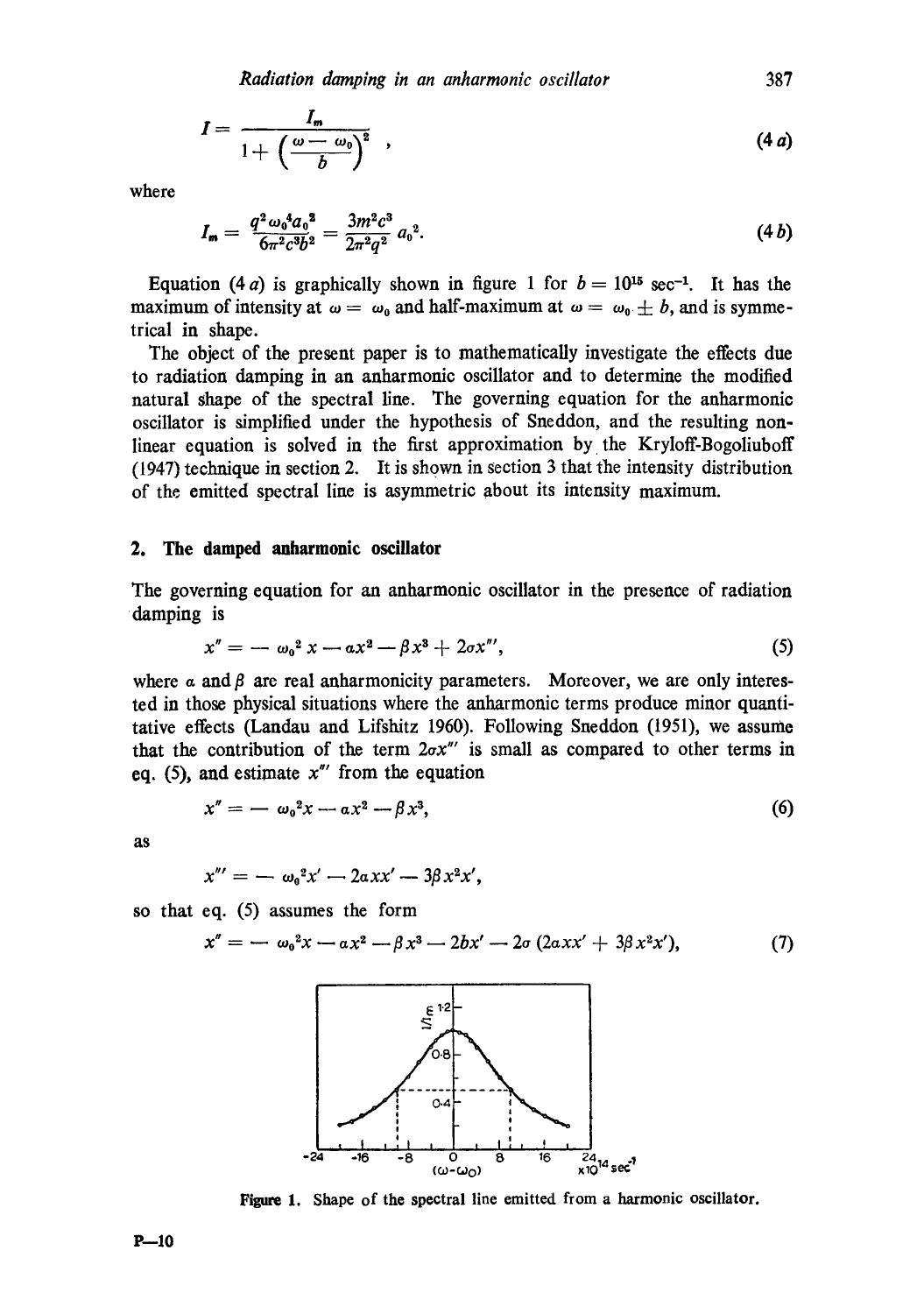where  $b = \sigma \omega_0^2$ . In essence, the above is roughly equivalent to the assumption that the radiation damping effects perturb the equation of an undamped anharmonic oscillator negligibly so that *x"'* can be estimated from eq. (6). It is to be noted here that since the contributions of the anharmonic terms is also small we could estimate  $x''$  from the equation  $x'' = -\omega_0^2 x$  also, though such an estimation is certainly not the most desired one since it does not take care of the anharmonic character of the oscillator.

## *2.1. Inadequacy of the method of Landau and Lifshitz*

One may recall that Landau and Lifshitz (1960) solved eq. (6), the equation for an undamped anharmonic oscillator, by the method of successive approximations up to third order and found that the frequency of such an oscillator is amplitude-dependent in general. Their solution for eq. (6) is

$$
x = a \cos \omega t + \left( -\frac{a a^2}{2 \omega_0^2} + \frac{a a^2}{6 \omega_0^2} \right) \cos 2 \omega t + \frac{a^3}{16 \omega_0^2} \left( \frac{a^2}{3 \omega_0^2} - \frac{\beta}{2} \right) \cos 3 \omega t + \dots
$$
 (8)

with

$$
\omega = \omega_0 + \left(\frac{3\beta}{8\omega_0} - \frac{5a^2}{12\omega_0^3}\right)a^2 + \ldots \tag{9}
$$

However, with the effects of radiation damping included in the mathematical analysis, the amplitude is expected to be time-dependent. Thus the frequency of the damped anharmonic oscillator is also expected to be time-dependent because of the amplitude-dependence of the former. The method of successive approximations is inadequate to meet such situations, for the integration with respect to t of some function of  $\omega$  and t, say  $g(\omega, t)$ , cannot be performed without prior knowledge of explicit relation between  $\omega$  and t. Moreover, the convergence of the successive approximations to the actual solution can possibly be guaranteed only in very restricted situations.

For these reasons we have adopted the method of Kryloff and Bogoliuboff (1947) in which the time-dependence of frequency is taken care of.

# *2.2, Solution by the method of Ifryloff and Bogoliuboff*

We write eq. (7) in the form

$$
x'' + \omega_0^2 x + \epsilon f(x, x') = 0, \qquad (10)
$$

where

$$
\epsilon f(x, x') = \alpha x^2 + \beta x^3 + 2bx' + 2\sigma (2\alpha xx' + 3\beta x^2 x'). \tag{11}
$$

In eq. (10)  $\epsilon$  is a parameter characterizing the smallness of the deviation of  $\omega_0^2x + \epsilon f(x, x')$  from the purely harmonic term  $\omega_0^2x$ . For  $\epsilon = 0$ , the eq. (10) has the solution

$$
x = a \cos (\omega_0 t + \phi), \tag{12}
$$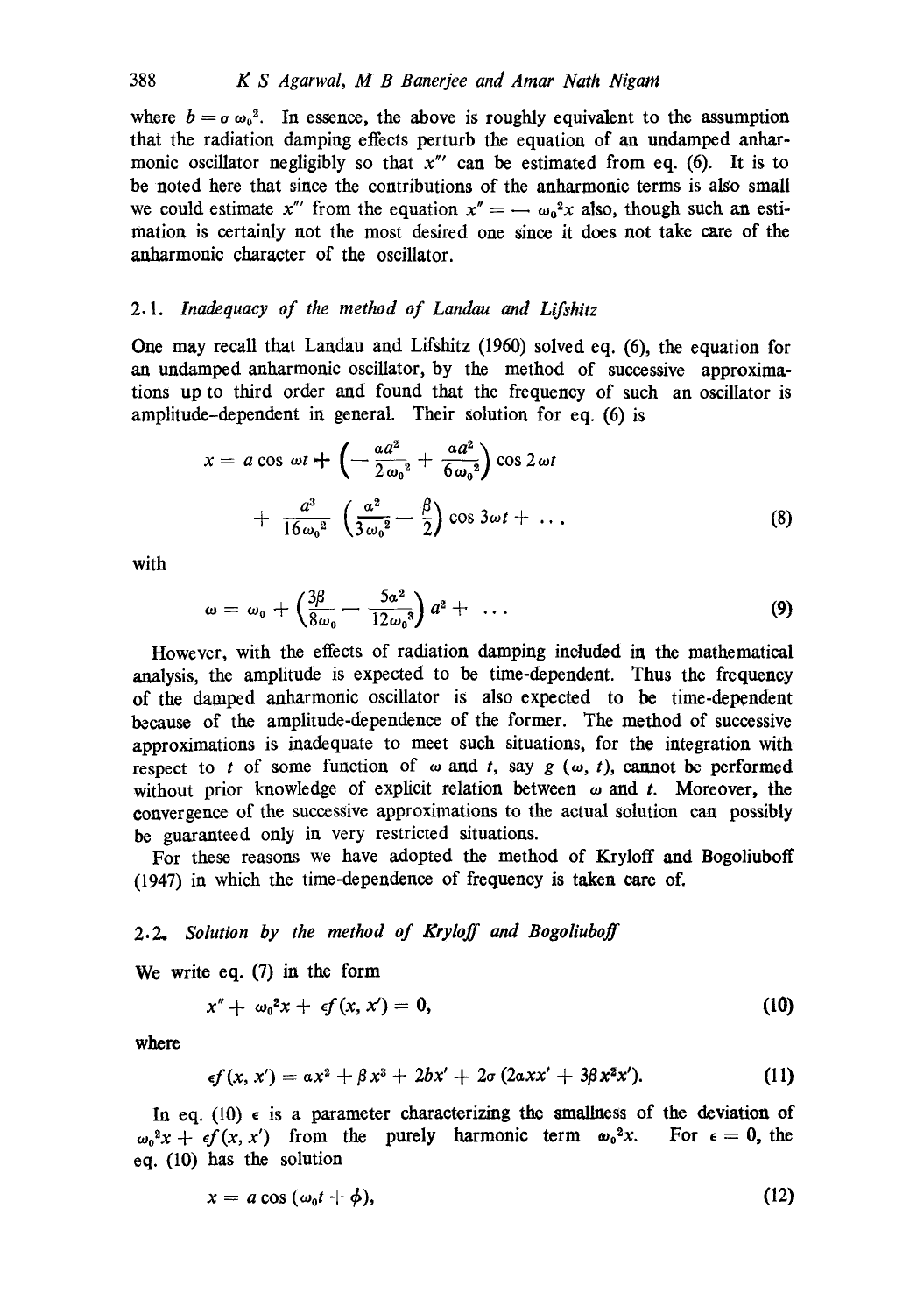where a and  $\phi$  are constants. For  $\epsilon \neq 0$ , we consider a and  $\phi$  as new unknown functions of time which are to be so determined that eq. (12) becomes a solution of eq. (10). The Kryloff-Bogoliuboff method leads to the following equations for  $a$  and  $\phi$  in the first approximation:

$$
\frac{da}{dt} = \frac{\epsilon}{2\pi\omega_0} \int_{0}^{2\pi} f(a\cos\theta, -a\omega_0\sin\theta)\sin\theta \ d\theta,
$$
  

$$
\frac{d\phi}{dt} = \frac{\epsilon}{2\pi a\omega_0} \int_{0}^{2\pi} f(a\cos\theta, -a\omega_0\sin\theta)\cos\theta \ d\theta.
$$

For  $\epsilon f(x, x')$  given by eq. (11), the above equations lead to

$$
\frac{da}{dt} = -b\left(a + \frac{2\kappa}{\omega_0}a^3\right),\tag{13 a}
$$

$$
\frac{d\phi}{dt} = \kappa a^2, \tag{13 b}
$$

where  $\kappa = 3\beta/8\omega_0$ . The solutions of eqs (13 a) and (13 b) with the initial conditions of  $a = a_0$  and  $\phi = 0$  at  $t = 0$ , are respectively given by

$$
a(t) = a_0 \exp(-bt) \left[ 1 + \frac{2\kappa a_0^2}{\omega_0} \left( 1 - \exp(-2bt) \right) \right]^{-1/2}, \qquad (14 a)
$$

$$
\phi(t) = \frac{\omega_0}{4b} \ln \left[ 1 + \frac{2\kappa a_0^2}{\omega_0} \left( 1 - \exp\left(-2bt\right) \right) \right]. \tag{14b}
$$

The solution of eq. (7) is, therefore,

 $x(t) = a(t) \cos \{\omega_0 t + \phi(t)\},$ 

which, for convenience in further calculations, is written in the exponential form as

$$
x = a \exp i(\omega_0 t + \phi), \tag{15}
$$

where a and  $\phi$  are given by eqs (14 a) and (14 b) respectively.

The expression  $(14 a)$  for the amplitude of the oscillator clearly shows that the life-time (Breene 1964) of this oscillator, correct to the order of  $10^{-3}$ , is given by  $1/(2 b)$  which is the same as that of the corresponding damped harmonic oscillator.

## 2.3. Fourier analysis of the solution for the damped anharmanic oscillator

The motion of the electron as given by eq. (15) is not simple harmonic but can be represented as a superposition of infinite number of continuously varying (in oJ) harmonic terms, *i.e.,* as a Fourier integral

$$
x(t) = \int_{-\infty}^{\infty} x(\omega) \exp(i\omega t) d\omega.
$$
 (16)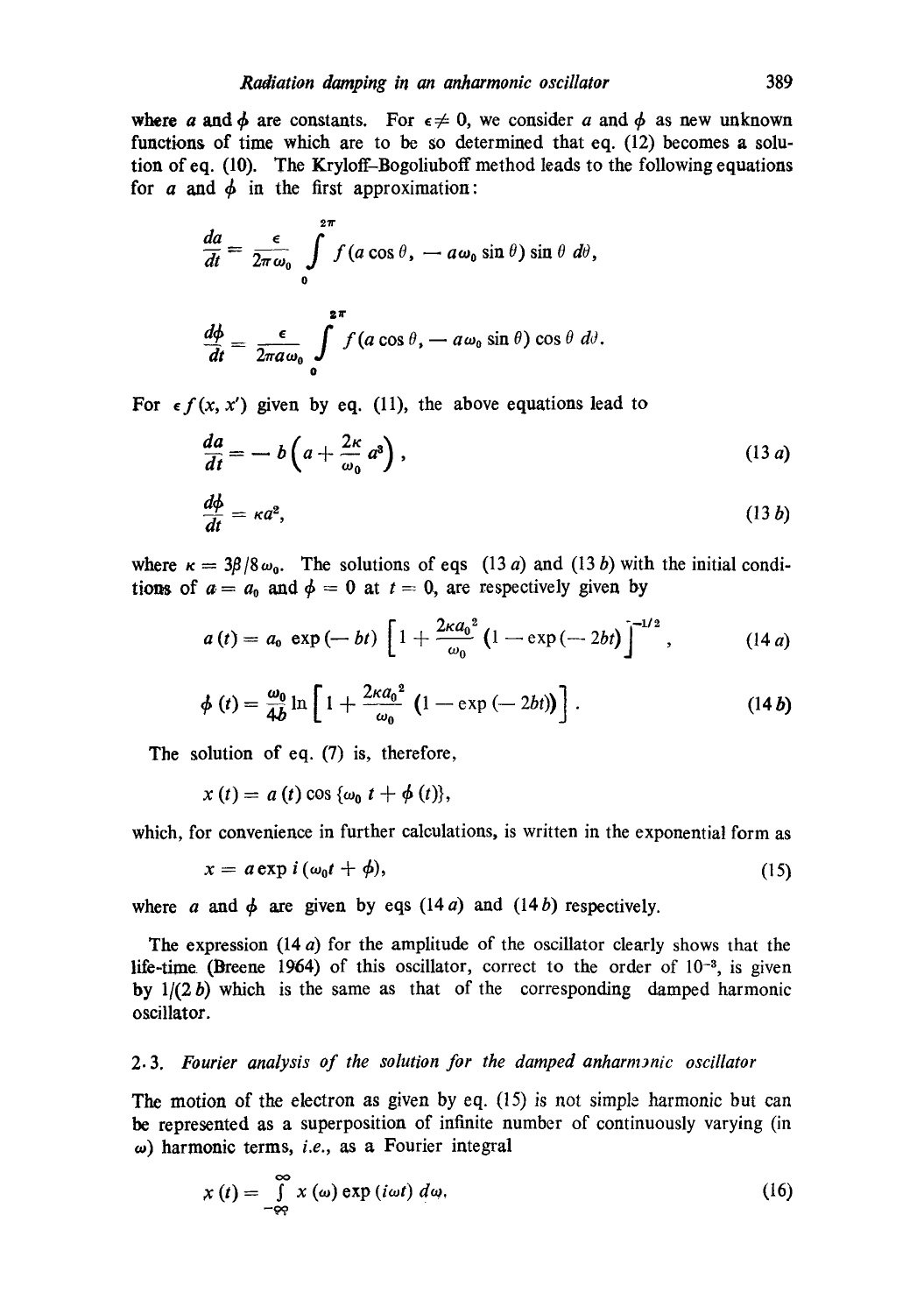The radiation of frequency characteristic of each of these terms is then emitted with an intensity proportional to the square of its amplitude-density, *i.e.*,  $x(\omega)$  |<sup>2</sup>. The amplitude-density is given as the Fourier transform of eq. (16):

$$
x(\omega) = \frac{1}{2\pi} \int_{-\infty}^{\infty} x(t) \exp(-i\omega t) dt.
$$

Since for  $-\infty < t < 0$ ,  $x(t) = 0$ ; and for  $0 \le t < \infty$ ,  $x(t)$  is given by eq. (15), we have

$$
x(\omega) = \frac{1}{2\pi} \int_{0}^{\infty} a(t) \exp i \{\omega_0 t + \phi(t)\} \exp(-i\omega t) dt
$$
  
=  $\frac{a_0}{2\pi} \int_{0}^{\infty} \exp(-\{b + i(\omega - \omega_0)\} t)$   
 $\times \exp(-\frac{1}{2} + \frac{i\omega_0}{4b}) \ln \{1 + \frac{2\kappa a_0^2}{\omega_0} (1 - \exp(-2bt))\} dt.$  (17)

This is the expression for the amplitude-density in the first approximation under the assumptions made above. It is obviously a complicated task to exactly evaluate the value of this infinite integral. Therefore we calculate the value of this integral on the basis of certain physically relevant approximations without essentially loosing any of its characteristics.

In the limiting case when radiation damping is absent, we note that

$$
\lim_{b\to 0} a(t) = a_0, \quad \lim_{b\to 0} \psi(t) = \kappa a_0^2 t,
$$

so that the solution to undamped anharmonic oscillator is given by

$$
x=a_0\cos{(\omega_0+\kappa a_0^2)}t.
$$

Thus  $\omega_0 + \kappa a_0^2$  is the modified frequency of an undamped anharmonic oscillator. In the framework of our analysis, the anharmonie terms produce only minor quantitative effects and so it can be safely assumed that

$$
| \kappa a_0^2 | \ll \omega_0.
$$

Under this condition we expand the logarithm, and retain only first order terms in  $\kappa a_0^2/\omega_0$ , so that

$$
x(\omega) = \frac{a_0}{2\pi} \int_{0}^{\infty} \exp{-\{b + i(\omega - \omega_0)\} t}
$$
  
 
$$
\times \exp\left(-\frac{1}{2} + \frac{i\omega_0}{4b}\right) \left\{\frac{2\kappa a_0^2}{\omega_0} (1 - \exp(-2bt))\right\} dt.
$$

The integrand in the above expression converges to zero as  $t \to \infty$ . Therefore we break up the entire range of integration into two parts: namely (i) from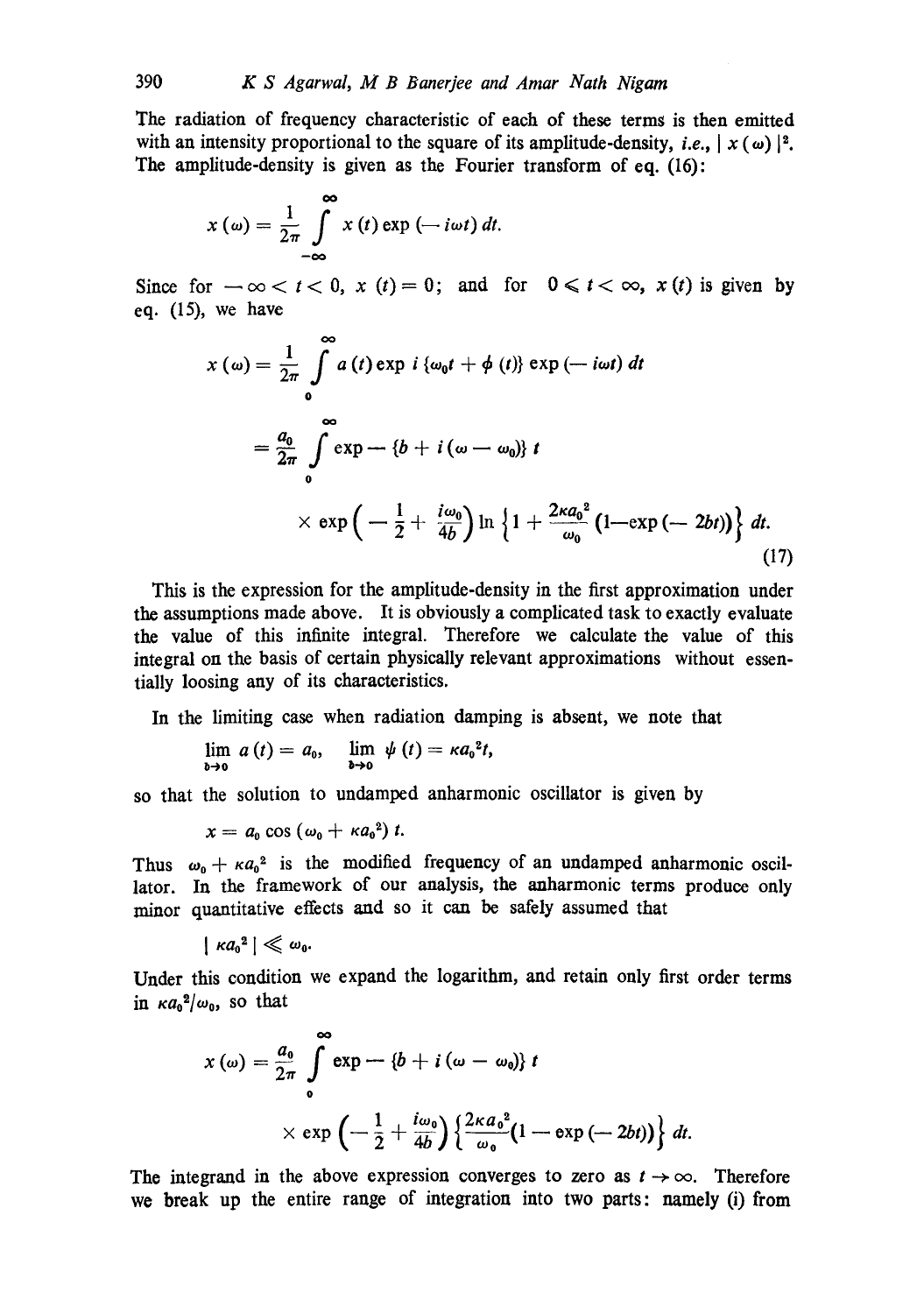$t = 0$  to  $t = 1/2b$ , the life-time of the oscillator, and (ii) from  $t = 1/2b$  to  $t \rightarrow \infty$ . In the integrand over part (i) we make the small *bt* approximation and replace  $\exp(-2bt)$  by  $(1-2bt)$  to simplify the integrand. However, we remark that we do not apply this approximation to the term  $\exp(-bt)$ occurring in this part since this integral can now be evaluated without doing so. In the integrand over part (ii) we make large *bt* approximation and replace  $\exp(-2bt)$ by zero. These approximations lead to

$$
x(\omega) = \frac{a_0}{2\pi} \left[ \int_0^{\frac{1}{2b}} \exp\left[ -\left\{ \left( b + \frac{2b\kappa a_0^2}{\omega_0} \right) + i(\omega - \omega_0 - \kappa a_0^2) \right\} \right\} t \right] dt
$$
  
+ 
$$
\exp\left( -\frac{\kappa a_0^2}{\omega_0} + i \frac{\kappa a_0^2}{2b} \right)
$$
  

$$
\times \prod_{\frac{1}{2b}} \int_0^{\infty} \exp\left( -\left\{ b + i(\omega - \omega_0) \right\} t \right] dt
$$

Direct integration yields

$$
x(\omega) = \frac{a_0}{2\pi} \left[ \frac{b + i(\omega - \omega_0) + \kappa a_0^2 \left( \frac{2b}{\omega_0} - i \right)}{\{b + i(\omega - \omega_0)\}} - \frac{A}{B} \right]
$$

where

$$
A = \exp\left[-\left\{\left(\frac{1}{2} + \frac{\kappa a_0^2}{\omega_0}\right) + i\left(\frac{\omega - \omega_0 - \kappa a_0^2}{2b}\right)\right\}\right]
$$
  

$$
B = \left\{b\left(1 + \frac{2\kappa a_0^2}{\omega_0}\right) + i(\omega - \omega_0 - \kappa a_0^2)\right\}.
$$

Under the condition  $|\kappa a_0|^2 / (\omega_0) \ll 1$ , this simplifies to

$$
x(\omega) = \frac{a_0}{2\pi} \left[ \frac{b + i(\omega - \omega_0) + \kappa a_0^2 \exp\left[-\frac{1}{2} \left(\frac{2b}{\omega_0} - i\right)\right] C}{\left\{b + i(\omega - \omega_0)\right\} \left\{b + i(\omega - \omega_0 - \kappa a_0^2)\right\}} \right]
$$
(18)

where

$$
C = \exp \left[ -i \left( \frac{\omega - \omega_0 - \kappa a_0^2}{2b} \right) \right].
$$

Separation of real and imaginary parts in eq. (18) followed by simple algebra leads to

$$
\begin{split}\n&|\;x\left(\omega\right)|^{2} = \frac{a_{0}^{2}}{4\pi^{2}} \frac{1}{\left\{b^{2} + (\omega - \omega_{0})^{2}\right\}\left\{b^{2} + (\omega - \omega_{0} - \kappa a_{0}^{2})^{2}\right\}} \\
&\times \left[b^{2} + (\omega - \omega_{0})^{2} + \frac{2\kappa a_{0}^{2} e^{-\frac{1}{2}}}{\omega_{0}}\left\{\left(2b^{2} - \omega_{0}\left(\omega - \omega_{0}\right)\right)\right. \\
&\times \cos\left(\frac{\omega - \omega_{0} - \kappa a_{0}^{2}}{2b}\right) - b\left(2\omega - \omega_{0}\right) \\
&\times \sin\left(\frac{\omega - \omega_{0} - \kappa a_{0}^{2}}{2b}\right)\right\} + (\kappa a_{0}^{2} e^{-\frac{1}{2}})^{2}\left(1 + \frac{4b^{2}}{\omega_{0}^{2}}\right)\right].\n\end{split}
$$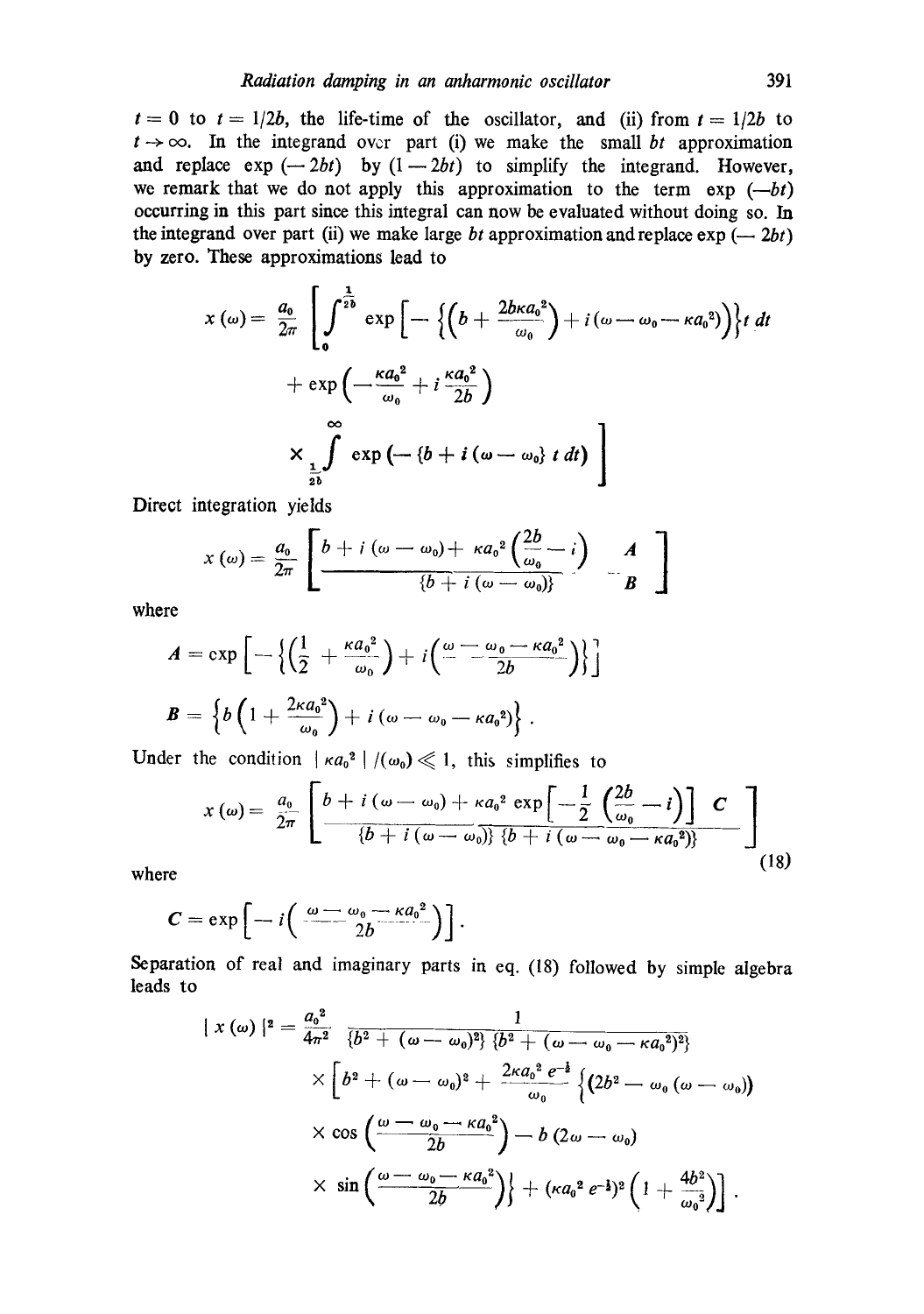The power radiated by the oscillating electron is, then (Breene 1964),

$$
I = \frac{2q^{2} \omega_{0}^{4}}{3C^{3}} |x (\omega)|^{2}
$$
  
=  $I_{m} \frac{b^{2}}{\{b^{2} + (\omega - \omega_{0})^{2}\} \{b^{2} + (\omega - \omega_{0} - \kappa a_{0}^{2})^{2}\}}$   

$$
\times \left[b^{2} + (\omega - \omega_{0})^{2} + \frac{2\kappa a_{0}^{2} e^{-\frac{1}{2}}}{\omega_{0}} \left\{ (2b^{2} - \omega_{0} (\omega - \omega_{0})) \right\}
$$
  

$$
\times \cos \left(\frac{\omega - \omega_{0} - \kappa a_{0}^{2}}{2b}\right) - b (2\omega - \omega_{0}) \sin \left(\frac{\omega - \omega_{0} - \kappa a_{0}^{2}}{2b}\right) \right\}
$$
  
+ 
$$
(\kappa a_{0}^{2} e^{-\frac{1}{2}})^{2} \left(1 + \frac{4b^{2}}{\omega_{0}^{2}}\right), \qquad (19)
$$

where  $I_m$  is given by eq. (4b).

### **3. Discussion**

It may be noted that for  $\kappa = 0$ , *i.e.*, when the anharmonicity is absent, eq. (19) reduces to eq. (4*a*) which represents a symmetrical spectral line. For  $\kappa \neq 0$ , the right hand side of eq. (19) is a complicated expression and only its graphical analysis can be made.

Let us consider the specific example of a spectral line of wavelength  $\lambda = 1$ Å, so that  $\omega_0 \approx 2 \times 10^{19}$  sec<sup>-1</sup> and  $b=10^{15}$  sec<sup>-1</sup> (section 1). The origin of radiation, according to the classical theory, lies in the oscillations of electrons in an atom regarded as a harmonic oscillator. For an atomic anharmonic oscillator, however, no estimates of the values of anharmonicity constants  $\alpha$  and  $\beta$  exist in contrast to the molecular anharmonic oscillator on which there is a vast literature. We have, therefore, to make an assumption for the values of these constants keeping consistency with the physical conditions. In a common physical situation it is expected that the values of  $\alpha$  and  $\beta$  are such as to make restoring force weaker in the anharmonic oscillator than in the corresponding harmonic oscillator. In fact, at large distances from the equilibrium position, the restoring force is expected to be zero. Hence we expect the frequency of anharmonic oscillations to be smaller than  $\omega_0$ , the natural frequency of the harmonic oscillations. This leads us to believe that the value of  $\kappa a_0^2$  is negative, its absolute value being much smaller than  $\omega_0$ . With these considerations in view we have graphically represented eq. (19) in figures (2 a and 2b) for  $\kappa a_0^2 = -10^{14} \text{ sec}^{-1}$  and  $- 2 \times 10^{14}$  $sec^{-1}$  respectively.

The most striking feature of the spectral line emitted by the anharmonic oscillator, as is obvious from figures 2a and 2 *b,* is that the intensity does not distribute itself symmetrically about the maxima, instead the low frequency tail is slightly stretched out. The index of asymmetry  $i_a$ , which is defined as the ratio of the part of the full width at half-maximum on the low-frequency side of the maximum ordinate to the part of the width on the high-frequency side is, for 1A line, given by

(i) for  $\kappa a_0^2 = -10^{14} \text{ sec}^{-1}$   $i_a = 1.04$ 

(ii) for  $\kappa a_0^2 = -2 \times 10^{14} \text{ sec}^{-1}$   $i_a = 1.08$ .